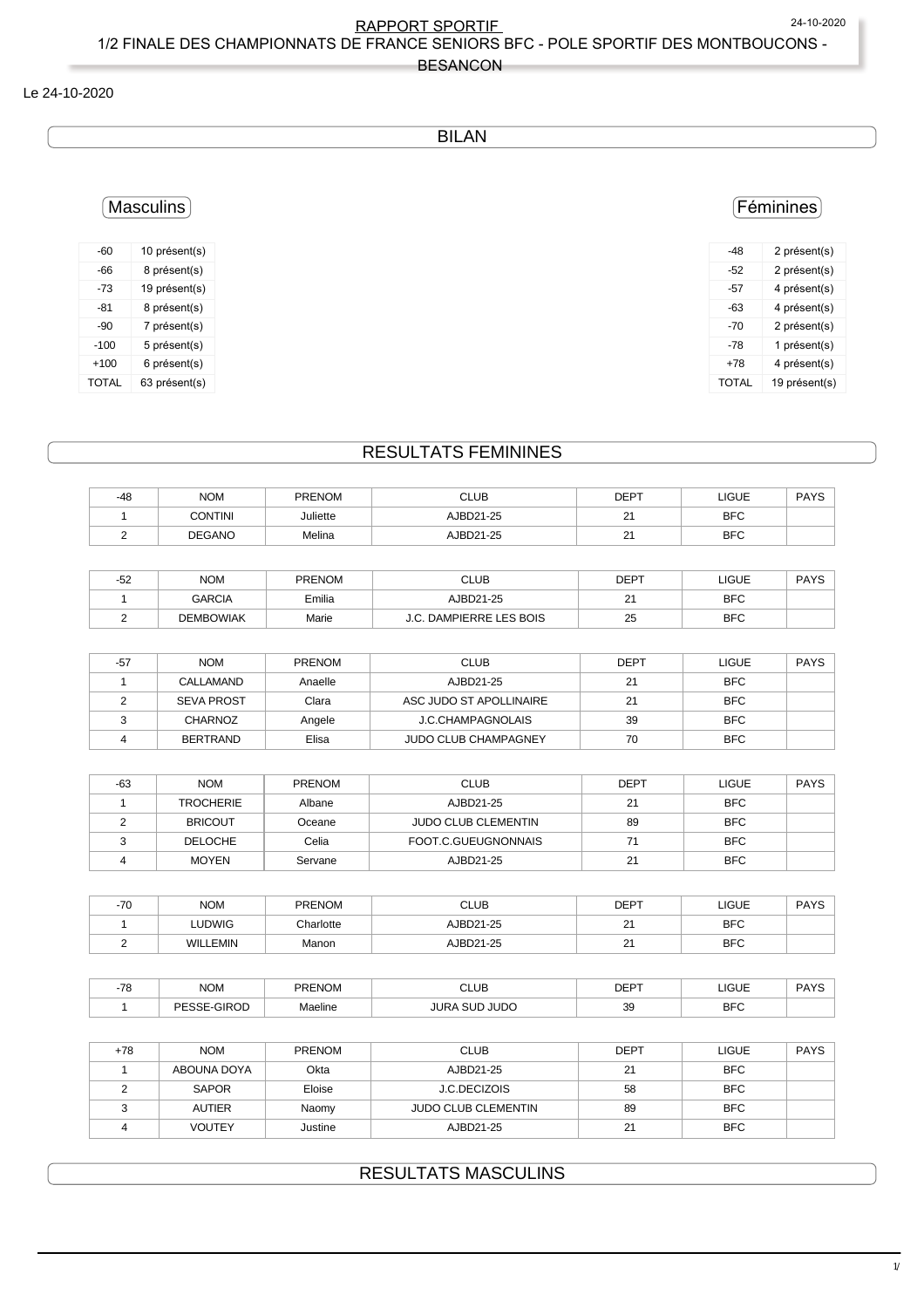## RAPPORT SPORTIF 24-10-2020 1/2 FINALE DES CHAMPIONNATS DE FRANCE SENIORS BFC - POLE SPORTIF DES MONTBOUCONS -

| <b>BESANCON</b> |
|-----------------|
|-----------------|

| $-60$         | <b>NOM</b>       | PRENOM  | <b>CLUB</b>                       | <b>DEPT</b> | <b>LIGUE</b> | <b>PAYS</b> |
|---------------|------------------|---------|-----------------------------------|-------------|--------------|-------------|
|               | <b>SOLANES</b>   | Antoine | A.S.AMIC.VAUZELLES                | 58          | <b>BFC</b>   |             |
| $\mathcal{P}$ | <b>GRENARD</b>   | Maxime  | AJBD21-25                         | 21          | <b>BFC</b>   |             |
| 3             | <b>MORANDEAU</b> | Raphael | JUDO CLUB DE MARSANNAY LA<br>COTE | 21          | <b>BFC</b>   |             |
| 3             | <b>PANDA</b>     | Lucas   | AJBD21-25                         | 21          | <b>BFC</b>   |             |
| 5             | <b>BOUCARD</b>   | Robin   | ALLIANCE JUDO BESANCON EST        | 25          | <b>BFC</b>   |             |
| 5             | <b>MAUBLANC</b>  | Axel    | AJBD21-25                         | 21          | <b>BFC</b>   |             |
|               | MENARD           | Matteo  | <b>J.C.CHALONNAIS</b>             | 71          | <b>BFC</b>   |             |
|               | <b>COINTOT</b>   | Joan    | AJBD21-25                         | 21          | <b>BFC</b>   |             |

| -66           | <b>NOM</b>       | <b>PRENOM</b>   | <b>CLUB</b>             | <b>DEPT</b> | <b>LIGUE</b> | <b>PAYS</b> |
|---------------|------------------|-----------------|-------------------------|-------------|--------------|-------------|
|               | <b>NOTEBAERT</b> | Emile           | AJBD21-25               | 21          | <b>BFC</b>   |             |
| $\mathcal{P}$ | <b>BORNE</b>     | Dylan           | PROMO SPORTS BESANCON   | 25          | <b>BFC</b>   |             |
| 3             | <b>BROCHIN</b>   | Hugo            | AJBD21-25               | 21          | <b>BFC</b>   |             |
| 3             | <b>FOURNIER</b>  | <b>Baptiste</b> | AJBD21-25               | 21          | <b>BFC</b>   |             |
| 5             | <b>REGNAULT</b>  | Benjamin        | AJBD21-25               | 21          | <b>BFC</b>   |             |
| 5             | <b>CHAILLET</b>  | Julien          | PROMO SPORTS BESANCON   | 25          | <b>BFC</b>   |             |
|               | <b>GOUSSET</b>   | Lukas           | <b>JUDO CLUB GYLOIS</b> | 70          | <b>BFC</b>   |             |
|               | DI MEGLIO        | Hugo            | PAYS MONTBELIARD JUDO   | 25          | <b>BFC</b>   |             |

| $-73$ | <b>NOM</b>        | <b>PRENOM</b>   | <b>CLUB</b>                   | <b>DEPT</b> | <b>LIGUE</b> | <b>PAYS</b> |
|-------|-------------------|-----------------|-------------------------------|-------------|--------------|-------------|
|       | <b>HERMELIN</b>   | Jeremy          | AJBD21-25                     | 21          | <b>BFC</b>   |             |
|       | <b>CAMPOS</b>     | <b>Baptiste</b> | <b>JUDO CLUB CLEMENTIN</b>    | 89          | <b>BFC</b>   |             |
| 3     | <b>NOIRBUSSON</b> | Matheo          | AJBD21-25                     | 21          | <b>BFC</b>   |             |
| 3     | PERRAT            | Maxime          | <b>J.C.PERRECY LES FORGES</b> | 71          | <b>BFC</b>   |             |
| 5     | AHMETAJ           | Arthur          | <b>DOJO NIVERNAIS</b>         | 58          | <b>BFC</b>   |             |
| 5     | <b>LAFARGE</b>    | Florian         | <b>DOJO NIVERNAIS</b>         | 58          | <b>BFC</b>   |             |
|       | <b>CONTINI</b>    | Martin          | JC VAL DE LOGNON              | 70          | <b>BFC</b>   |             |
|       | <b>GANSTER</b>    | Anatole         | AJBD21-25                     | 21          | <b>BFC</b>   |             |

| $-81$ | <b>NOM</b>      | <b>PRENOM</b>  | <b>CLUB</b>                 | <b>DEPT</b> | <b>LIGUE</b> | <b>PAYS</b> |
|-------|-----------------|----------------|-----------------------------|-------------|--------------|-------------|
|       | <b>PAVE</b>     | Guillaume      | AJBD21-25                   | 21          | <b>BFC</b>   |             |
| C     | <b>HUYNH</b>    | Andy           | AJBD21-25                   | 21          | <b>BFC</b>   |             |
| 3     | <b>JOUFFROY</b> | Arnaud         | <b>JUDO CLUB AUXONNAIS</b>  | 21          | <b>BFC</b>   |             |
| 3     | <b>MAILLOT</b>  | Adam           | AJBD21-25                   | 21          | <b>BFC</b>   |             |
| 5     | <b>LAKHAL</b>   | Elias          | AVENIR JUDO BASSIN LEDONIEN | 39          | <b>BFC</b>   |             |
| 5     | <b>KHAYAM</b>   | Ismael         | <b>DOJO NIVERNAIS</b>       | 58          | <b>BFC</b>   |             |
|       | <b>MICALI</b>   | Emmanuel       | <b>J.C.CHALONNAIS</b>       | 71          | <b>BFC</b>   |             |
|       | <b>TANGUY</b>   | Pierre-Raymond | <b>BUDOKAN CHALONNAIS</b>   | 71          | <b>BFC</b>   |             |

| $-90$ | <b>NOM</b>                  | <b>PRENOM</b> | <b>CLUB</b>           | <b>DEPT</b> | <b>LIGUE</b> | <b>PAYS</b> |
|-------|-----------------------------|---------------|-----------------------|-------------|--------------|-------------|
|       | <b>WILLEMIN</b>             | Jocelain      | AJBD21-25             | 21          | <b>BFC</b>   |             |
|       | <b>DUCLOSEL</b>             | Yann          | <b>J.C.CHALONNAIS</b> | 71          | <b>BFC</b>   |             |
|       | LEHOUCK-<br><b>DESJOURS</b> | Antoine       | LA VAUDOISE           | 70          | <b>BFC</b>   |             |
|       | <b>MONTILLOT</b>            | Benjamin      | <b>JC MOREZIEN</b>    | 39          | <b>BFC</b>   |             |

| $-100$ | <b>NOM</b>      | <b>PRENOM</b> | <b>CLUB</b>               | <b>DEPT</b> | <b>LIGUE</b> | <b>PAYS</b> |
|--------|-----------------|---------------|---------------------------|-------------|--------------|-------------|
|        | <b>RAHA</b>     | Mathis        | AJBD21-25                 | 21          | <b>BFC</b>   |             |
|        | <b>GOUTH</b>    | Mathieu       | <b>BUDOKAN CHALONNAIS</b> | 71          | <b>BFC</b>   |             |
|        | <b>REPIQUET</b> | Arthur        | AJBD21-25                 | 21          | <b>BFC</b>   |             |
|        | <b>BRUCHON</b>  | Sam           | A.S.M. BELFORTAINE        | 90          | <b>BFC</b>   |             |
|        | <b>SCHMIDT</b>  | Valentin      | A.S.M. BELFORTAINE        | 90          | <b>BFC</b>   |             |